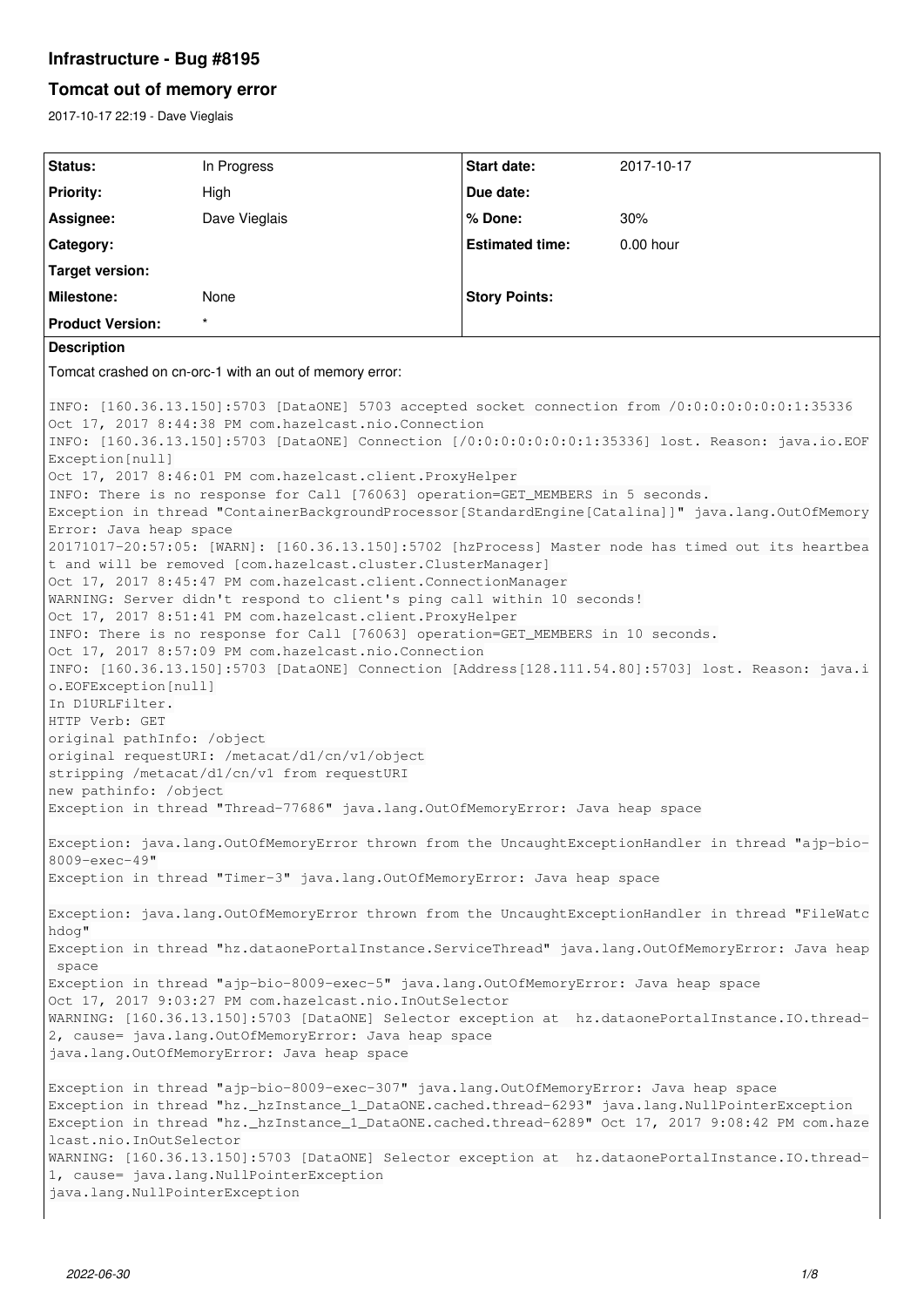```
    at org.apache.catalina.loader.WebappClassLoader.findResourceInternal(WebappClassLoader.java:31
24)
        at org.apache.catalina.loader.WebappClassLoader.findClassInternal(WebappClassLoader.java:2901)
        at org.apache.catalina.loader.WebappClassLoader.findClass(WebappClassLoader.java:1209)
        at org.apache.catalina.loader.WebappClassLoader.loadClass(WebappClassLoader.java:1689)
        at org.apache.catalina.loader.WebappClassLoader.loadClass(WebappClassLoader.java:1570)
        at com.hazelcast.impl.OutOfMemoryErrorDispatcher$DefaultOutOfMemoryHandler.onOutOfMemory(OutOf
MemoryErrorDispatcher.java:79)
        at com.hazelcast.impl.OutOfMemoryErrorDispatcher.onOutOfMemory(OutOfMemoryErrorDispatcher.java
:70)
        at com.hazelcast.nio.NodeIOService.onOutOfMemory(NodeIOService.java:56)
        at com.hazelcast.nio.AbstractSelectionHandler.handleSocketException(AbstractSelectionHandler.j
ava:58)
        at com.hazelcast.nio.ReadHandler.handle(ReadHandler.java:92)
        at com.hazelcast.nio.InOutSelector.run(InOutSelector.java:142)
       at java.lang.Thread.run(Thread.java:748)
Exception in thread "hz.dataonePortalInstance.cached.thread-5"  at org.apache.catalina.loader.Weba
ppClassLoader.findResourceInternal(WebappClassLoader.java:3124)
        at org.apache.catalina.loader.WebappClassLoader.findClassInternal(WebappClassLoader.java:2901)
        at org.apache.catalina.loader.WebappClassLoader.findClass(WebappClassLoader.java:1209)
        at org.apache.catalina.loader.WebappClassLoader.loadClass(WebappClassLoader.java:1689)
        at org.apache.catalina.loader.WebappClassLoader.loadClass(WebappClassLoader.java:1570)
        at com.hazelcast.impl.OutOfMemoryErrorDispatcher$DefaultOutOfMemoryHandler.onOutOfMemory(OutOf
MemoryErrorDispatcher.java:79)
    at com.hazelcast.impl.OutOfMemoryErrorDispatcher.onOutOfMemory(OutOfMemoryErrorDispatcher.java
:70)
        at com.hazelcast.impl.ThreadContext.get(ThreadContext.java:67)
        at com.hazelcast.impl.ExecutorManager.threadPoolBeforeExecute(ExecutorManager.java:396)
        at com.hazelcast.impl.ExecutorManager.access$000(ExecutorManager.java:44)
        at com.hazelcast.impl.ExecutorManager$1.beforeExecute(ExecutorManager.java:87)
        at java.util.concurrent.ThreadPoolExecutor.runWorker(ThreadPoolExecutor.java:1146)
        at java.util.concurrent.ThreadPoolExecutor$Worker.run(ThreadPoolExecutor.java:624)
        at java.lang.Thread.run(Thread.java:748)
        at com.hazelcast.impl.ExecutorThreadFactory$1.run(ExecutorThreadFactory.java:38)
Oct 17, 2017 9:09:03 PM com.hazelcast.nio.InOutSelector
WARNING: [160.36.13.150]:5703 [DataONE] unhandled exception in hz.dataonePortalInstance.IO.thread-
2
java.lang.NullPointerException
        at org.apache.catalina.loader.WebappClassLoader.findResourceInternal(WebappClassLoader.java:31
24)
        at org.apache.catalina.loader.WebappClassLoader.findClassInternal(WebappClassLoader.java:2901)
        at org.apache.catalina.loader.WebappClassLoader.findClass(WebappClassLoader.java:1209)
        at org.apache.catalina.loader.WebappClassLoader.loadClass(WebappClassLoader.java:1689)
        at org.apache.catalina.loader.WebappClassLoader.loadClass(WebappClassLoader.java:1570)
        at com.hazelcast.impl.OutOfMemoryErrorDispatcher$DefaultOutOfMemoryHandler.onOutOfMemory(OutOf
MemoryErrorDispatcher.java:79)
        at com.hazelcast.impl.OutOfMemoryErrorDispatcher.onOutOfMemory(OutOfMemoryErrorDispatcher.java
:70)
        at com.hazelcast.nio.NodeIOService.onOutOfMemory(NodeIOService.java:56)
        at com.hazelcast.nio.InOutSelector.handleSelectorException(InOutSelector.java:171)
        at com.hazelcast.nio.InOutSelector.run(InOutSelector.java:150)
        at java.lang.Thread.run(Thread.java:748)
java.lang.NullPointerException
        at org.apache.catalina.loader.WebappClassLoader.findResourceInternal(WebappClassLoader.java:31
24)
Oct 17, 2017 9:09:21 PM com.hazelcast.nio.Connection
INFO: [160.36.13.150]:5703 [DataONE] Connection [Address[64.106.40.6]:5703] lost. Reason: java.lan
g.IllegalArgumentException[null]
Exception in thread "hz._hzInstance_1_DataONE.cached.thread-6292" Exception in thread "hz._hzInsta
nce_1_DataONE.cached.thread-6285" Oct 17, 2017 9:09:28 PM com.hazelcast.nio.InOutSelector
WARNING: [160.36.13.150]:5703 [DataONE] Selector exception at  hz.dataonePortalInstance.IO.thread-
1, cause= java.lang.NullPointerException
java.lang.NullPointerException
        at org.apache.catalina.loader.WebappClassLoader.findResourceInternal(WebappClassLoader.java:31
24)
```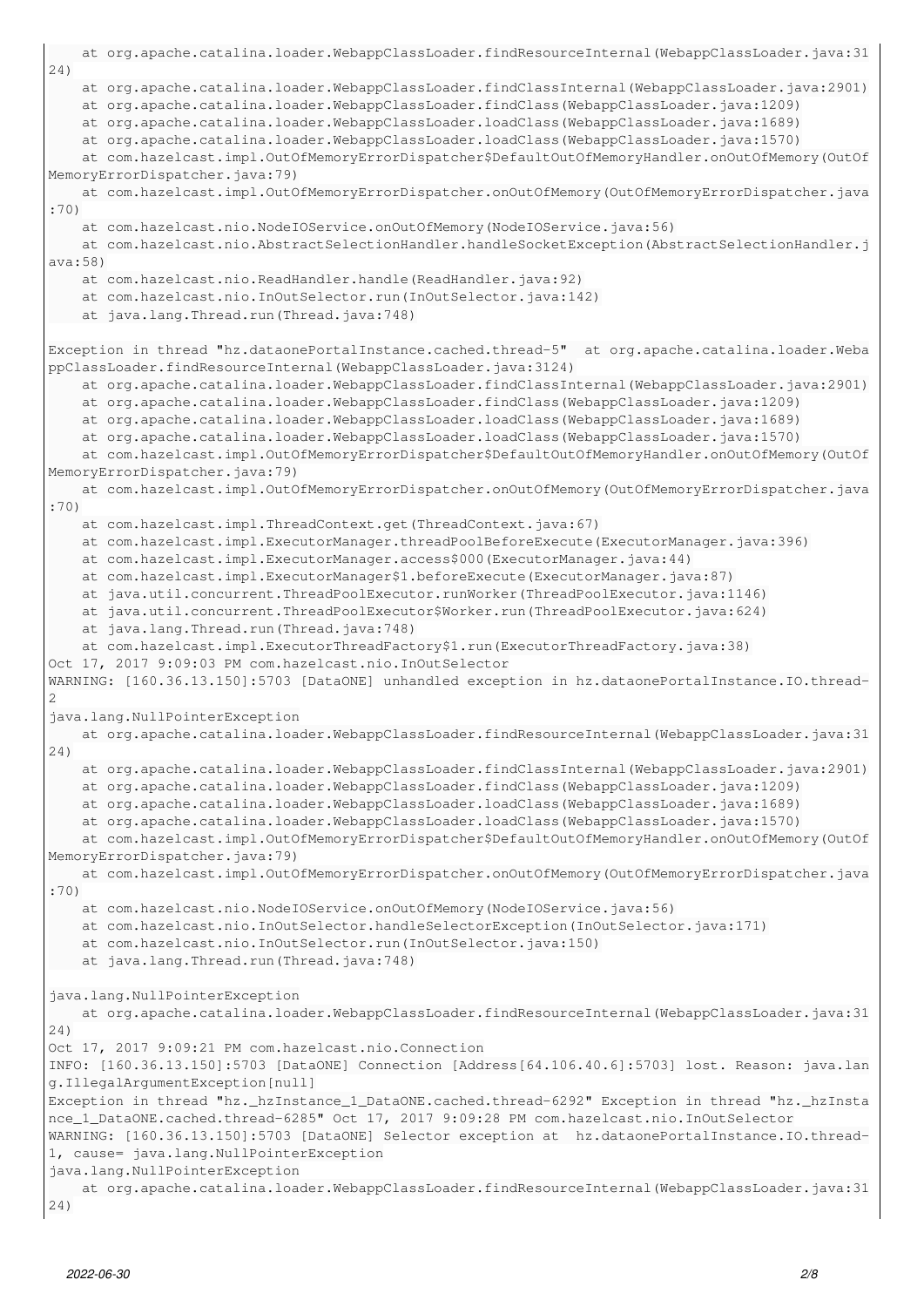```
    at org.apache.catalina.loader.WebappClassLoader.findClassInternal(WebappClassLoader.java:2901)
        at org.apache.catalina.loader.WebappClassLoader.findClass(WebappClassLoader.java:1209)
        at org.apache.catalina.loader.WebappClassLoader.loadClass(WebappClassLoader.java:1689)
        at org.apache.catalina.loader.WebappClassLoader.loadClass(WebappClassLoader.java:1570)
        at com.hazelcast.nio.NodeIOService.disconnectExistingCalls(NodeIOService.java:180)
        at com.hazelcast.nio.Connection.close(Connection.java:218)
        at com.hazelcast.nio.AbstractSelectionHandler.handleSocketException(AbstractSelectionHandler.j
ava:63)
        at com.hazelcast.nio.ReadHandler.handle(ReadHandler.java:92)
        at com.hazelcast.nio.InOutSelector.run(InOutSelector.java:142)
        at java.lang.Thread.run(Thread.java:748)
        at org.apache.catalina.loader.WebappClassLoader.findClassInternal(WebappClassLoader.java:2901)
        at org.apache.catalina.loader.WebappClassLoader.findClass(WebappClassLoader.java:1209)
        at org.apache.catalina.loader.WebappClassLoader.loadClass(WebappClassLoader.java:1689)
        at org.apache.catalina.loader.WebappClassLoader.loadClass(WebappClassLoader.java:1570)
        at com.hazelcast.impl.OutOfMemoryErrorDispatcher$DefaultOutOfMemoryHandler.onOutOfMemory(OutOf
MemoryErrorDispatcher.java:79)
        at com.hazelcast.impl.OutOfMemoryErrorDispatcher.onOutOfMemory(OutOfMemoryErrorDispatcher.java
:70)
        at com.hazelcast.impl.ExecutorThreadFactory$1.run(ExecutorThreadFactory.java:40)
java.lang.NullPointerException
        at org.apache.catalina.loader.WebappClassLoader.findResourceInternal(WebappClassLoader.java:31
24)
        at org.apache.catalina.loader.WebappClassLoader.findClassInternal(WebappClassLoader.java:2901)
        at org.apache.catalina.loader.WebappClassLoader.findClass(WebappClassLoader.java:1209)
        at org.apache.catalina.loader.WebappClassLoader.loadClass(WebappClassLoader.java:1689)
        at org.apache.catalina.loader.WebappClassLoader.loadClass(WebappClassLoader.java:1570)
Exception in thread "hz._hzInstance_1_DataONE.cached.thread-6288" Exception in thread "hz._hzInsta
nce_1_DataONE.cached.thread-6290" Exception in thread "hz._hzInstance_1_DataONE.cached.thread-6284
" Exception in thread "hz._hzInstance_1_DataONE.cached.thread-6286" at com.hazelcast.impl.OutOfMem
oryErrorDispatcher$DefaultOutOfMemoryHandler.onOutOfMemory(OutOfMemoryErrorDispatcher.java:79)
        at com.hazelcast.impl.OutOfMemoryErrorDispatcher.onOutOfMemory(OutOfMemoryErrorDispatcher.java
:70)
        at com.hazelcast.impl.ThreadContext.get(ThreadContext.java:67)
        at com.hazelcast.impl.ExecutorManager.threadPoolBeforeExecute(ExecutorManager.java:396)
        at com.hazelcast.impl.ExecutorManager.access$000(ExecutorManager.java:44)
        at com.hazelcast.impl.ExecutorManager$1.beforeExecute(ExecutorManager.java:87)
        at java.util.concurrent.ThreadPoolExecutor.runWorker(ThreadPoolExecutor.java:1146)
        at java.util.concurrent.ThreadPoolExecutor$Worker.run(ThreadPoolExecutor.java:624)
        at java.lang.Thread.run(Thread.java:748)
        at com.hazelcast.impl.ExecutorThreadFactory$1.run(ExecutorThreadFactory.java:38)
java.lang.OutOfMemoryError: Java heap space
Exception in thread "hz._hzInstance_1_DataONE.cached.thread-6282" java.lang.NullPointerException
        at org.apache.catalina.loader.WebappClassLoader.findResourceInternal(WebappClassLoader.java:31
24)
        at org.apache.catalina.loader.WebappClassLoader.findClassInternal(WebappClassLoader.java:2901)
        at org.apache.catalina.loader.WebappClassLoader.findClass(WebappClassLoader.java:1209)
        at org.apache.catalina.loader.WebappClassLoader.loadClass(WebappClassLoader.java:1689)
        at org.apache.catalina.loader.WebappClassLoader.loadClass(WebappClassLoader.java:1570)
        at com.hazelcast.impl.OutOfMemoryErrorDispatcher$DefaultOutOfMemoryHandler.onOutOfMemory(OutOf
MemoryErrorDispatcher.java:79)
    at com.hazelcast.impl.OutOfMemoryErrorDispatcher.onOutOfMemory(OutOfMemoryErrorDispatcher.java
:70)
        at com.hazelcast.impl.ExecutorThreadFactory$1.run(ExecutorThreadFactory.java:40)
java.lang.NullPointerException
        at org.apache.catalina.loader.WebappClassLoader.findResourceInternal(WebappClassLoader.java:31
24)
        at org.apache.catalina.loader.WebappClassLoader.findClassInternal(WebappClassLoader.java:2901)
        at org.apache.catalina.loader.WebappClassLoader.findClass(WebappClassLoader.java:1209)
        at org.apache.catalina.loader.WebappClassLoader.loadClass(WebappClassLoader.java:1689)
        at org.apache.catalina.loader.WebappClassLoader.loadClass(WebappClassLoader.java:1570)
        at com.hazelcast.impl.OutOfMemoryErrorDispatcher$DefaultOutOfMemoryHandler.onOutOfMemory(OutOf
MemoryErrorDispatcher.java:79)
    at com.hazelcast.impl.OutOfMemoryErrorDispatcher.onOutOfMemory(OutOfMemoryErrorDispatcher.java
:70)
        at com.hazelcast.impl.ThreadContext.get(ThreadContext.java:67)
```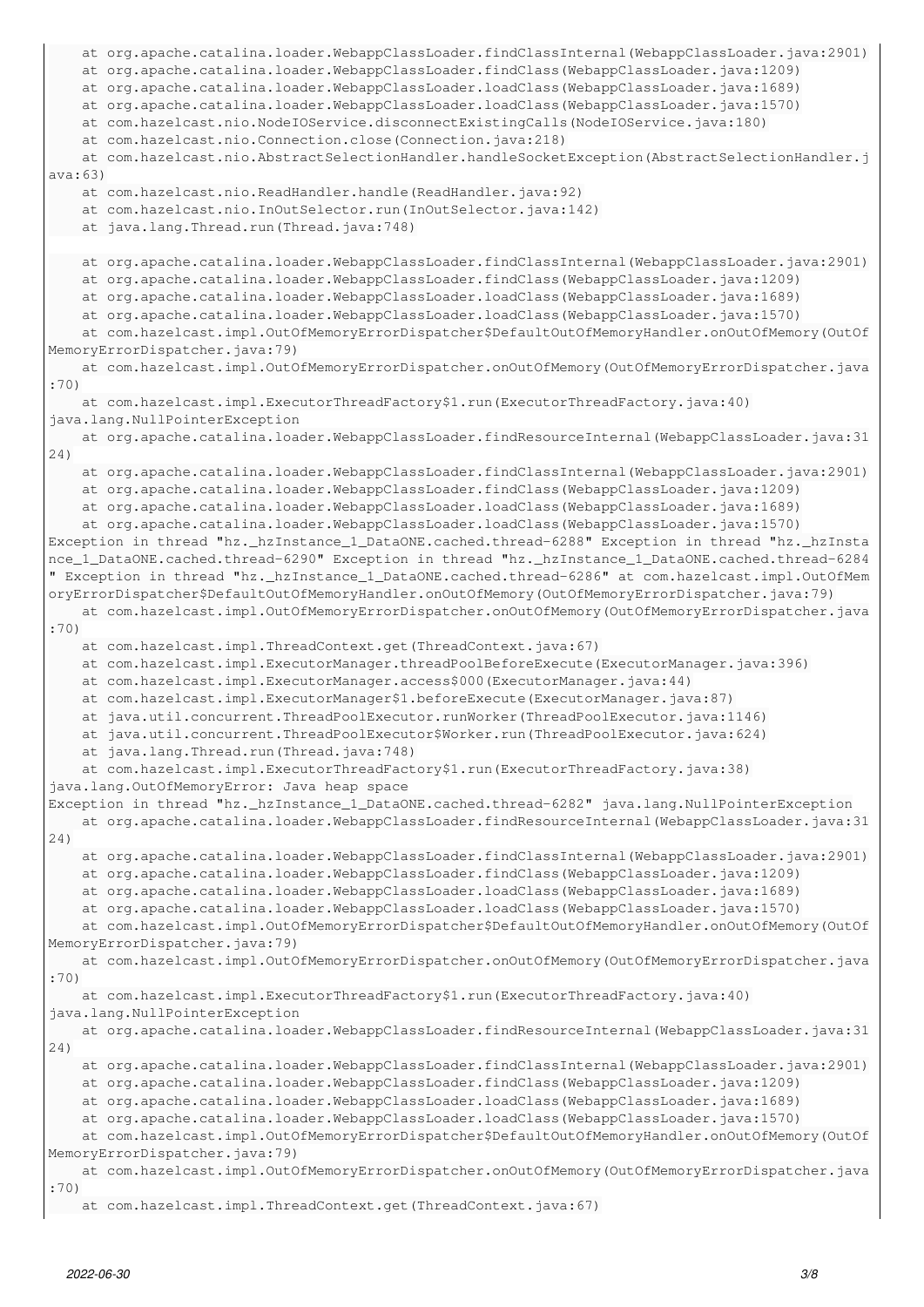```
    at com.hazelcast.impl.ExecutorManager.threadPoolBeforeExecute(ExecutorManager.java:396)
        at com.hazelcast.impl.ExecutorManager.access$000(ExecutorManager.java:44)
Exception in thread "hz._hzInstance_1_DataONE.IO.thread-Acceptor"   at com.hazelcast.impl.Executor
Manager$1.beforeExecute(ExecutorManager.java:87)
        at java.util.concurrent.ThreadPoolExecutor.runWorker(ThreadPoolExecutor.java:1146)
        at java.util.concurrent.ThreadPoolExecutor$Worker.run(ThreadPoolExecutor.java:624)
        at java.lang.Thread.run(Thread.java:748)
        at com.hazelcast.impl.ExecutorThreadFactory$1.run(ExecutorThreadFactory.java:38)
java.lang.NullPointerException
        at org.apache.catalina.loader.WebappClassLoader.findResourceInternal(WebappClassLoader.java:31
24)
        at org.apache.catalina.loader.WebappClassLoader.findClassInternal(WebappClassLoader.java:2901)
        at org.apache.catalina.loader.WebappClassLoader.findClass(WebappClassLoader.java:1209)
        at org.apache.catalina.loader.WebappClassLoader.loadClass(WebappClassLoader.java:1689)
        at org.apache.catalina.loader.WebappClassLoader.loadClass(WebappClassLoader.java:1570)
        at com.hazelcast.impl.OutOfMemoryErrorDispatcher$DefaultOutOfMemoryHandler.onOutOfMemory(OutOf
MemoryErrorDispatcher.java:79)
        at com.hazelcast.impl.OutOfMemoryErrorDispatcher.onOutOfMemory(OutOfMemoryErrorDispatcher.java
:70)
        at com.hazelcast.impl.ThreadContext.get(ThreadContext.java:67)
        at com.hazelcast.impl.ExecutorManager.threadPoolBeforeExecute(ExecutorManager.java:396)
        at com.hazelcast.impl.ExecutorManager.access$000(ExecutorManager.java:44)
        at com.hazelcast.impl.ExecutorManager$1.beforeExecute(ExecutorManager.java:87)
        at java.util.concurrent.ThreadPoolExecutor.runWorker(ThreadPoolExecutor.java:1146)
        at java.util.concurrent.ThreadPoolExecutor$Worker.run(ThreadPoolExecutor.java:624)
        at java.lang.Thread.run(Thread.java:748)
        at com.hazelcast.impl.ExecutorThreadFactory$1.run(ExecutorThreadFactory.java:38)
java.lang.NullPointerException
        at org.apache.catalina.loader.WebappClassLoader.findResourceInternal(WebappClassLoader.java:31
24)
        at org.apache.catalina.loader.WebappClassLoader.findClassInternal(WebappClassLoader.java:2901)
        at org.apache.catalina.loader.WebappClassLoader.findClass(WebappClassLoader.java:1209)
        at org.apache.catalina.loader.WebappClassLoader.loadClass(WebappClassLoader.java:1689)
        at org.apache.catalina.loader.WebappClassLoader.loadClass(WebappClassLoader.java:1570)
        at com.hazelcast.impl.OutOfMemoryErrorDispatcher$DefaultOutOfMemoryHandler.onOutOfMemory(OutOf
MemoryErrorDispatcher.java:79)
        at com.hazelcast.impl.OutOfMemoryErrorDispatcher.onOutOfMemory(OutOfMemoryErrorDispatcher.java
:70)
        at com.hazelcast.impl.ThreadContext.get(ThreadContext.java:67)
        at com.hazelcast.impl.ExecutorManager.threadPoolBeforeExecute(ExecutorManager.java:396)
        at com.hazelcast.impl.ExecutorManager.access$000(ExecutorManager.java:44)
        at com.hazelcast.impl.ExecutorManager$1.beforeExecute(ExecutorManager.java:87)
        at java.util.concurrent.ThreadPoolExecutor.runWorker(ThreadPoolExecutor.java:1146)
        at java.util.concurrent.ThreadPoolExecutor$Worker.run(ThreadPoolExecutor.java:624)
        at java.lang.Thread.run(Thread.java:748)
        at com.hazelcast.impl.ExecutorThreadFactory$1.run(ExecutorThreadFactory.java:38)
java.lang.NullPointerException
        at org.apache.catalina.loader.WebappClassLoader.findResourceInternal(WebappClassLoader.java:31
24)
        at org.apache.catalina.loader.WebappClassLoader.findClassInternal(WebappClassLoader.java:2901)
        at org.apache.catalina.loader.WebappClassLoader.findClass(WebappClassLoader.java:1209)
        at org.apache.catalina.loader.WebappClassLoader.loadClass(WebappClassLoader.java:1689)
        at org.apache.catalina.loader.WebappClassLoader.loadClass(WebappClassLoader.java:1570)
        at com.hazelcast.impl.OutOfMemoryErrorDispatcher$DefaultOutOfMemoryHandler.onOutOfMemory(OutOf
MemoryErrorDispatcher.java:79)
        at com.hazelcast.impl.OutOfMemoryErrorDispatcher.onOutOfMemory(OutOfMemoryErrorDispatcher.java
:70)
        at com.hazelcast.impl.ThreadContext.get(ThreadContext.java:67)
        at com.hazelcast.impl.ExecutorManager.threadPoolBeforeExecute(ExecutorManager.java:396)
        at com.hazelcast.impl.ExecutorManager.access$000(ExecutorManager.java:44)
        at com.hazelcast.impl.ExecutorManager$1.beforeExecute(ExecutorManager.java:87)
        at java.util.concurrent.ThreadPoolExecutor.runWorker(ThreadPoolExecutor.java:1146)
        at java.util.concurrent.ThreadPoolExecutor$Worker.run(ThreadPoolExecutor.java:624)
        at java.lang.Thread.run(Thread.java:748)
        at com.hazelcast.impl.ExecutorThreadFactory$1.run(ExecutorThreadFactory.java:38)
java.lang.NullPointerException
```

```
    at org.apache.catalina.loader.WebappClassLoader.findResourceInternal(WebappClassLoader.java:31
```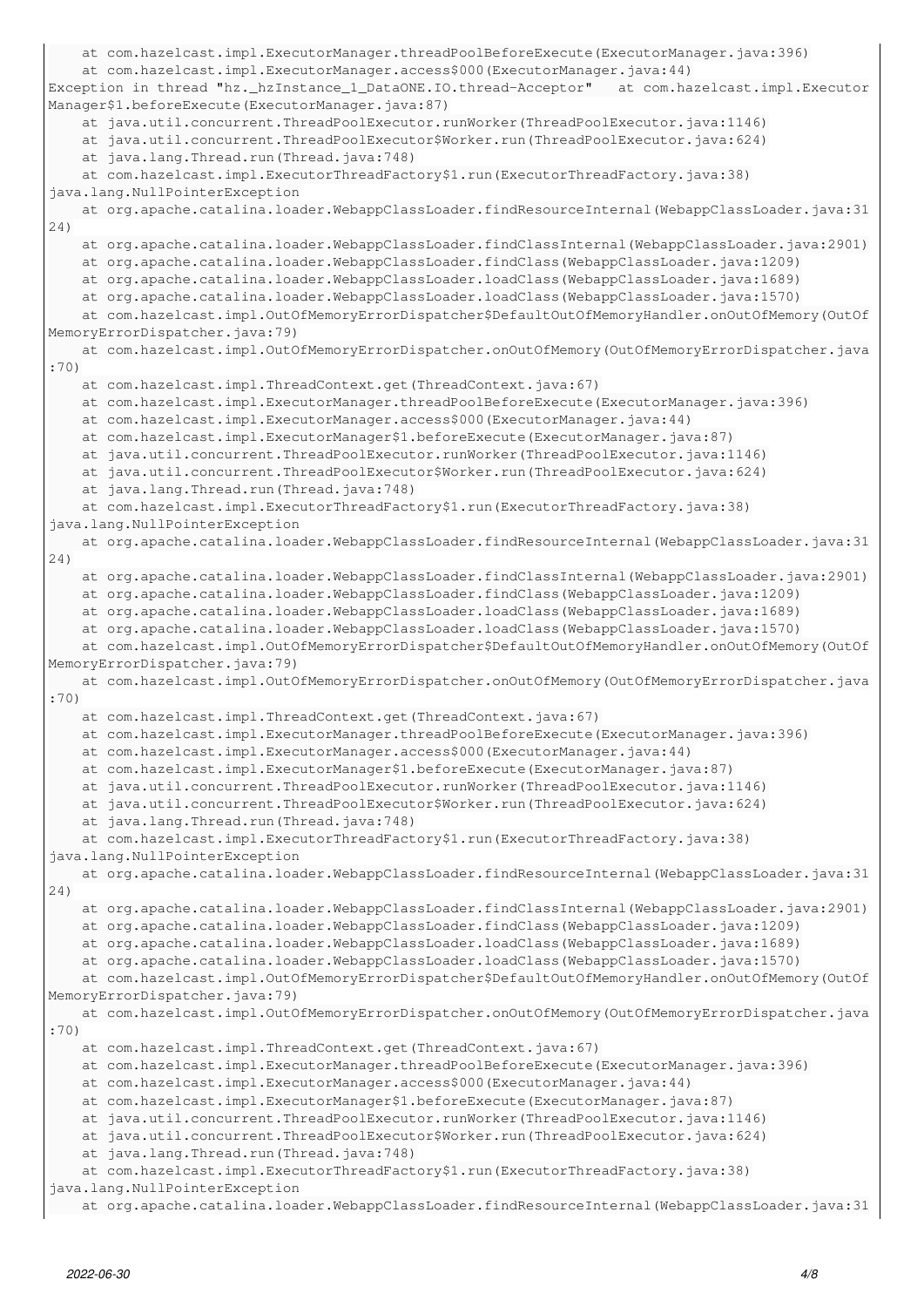```
24)
        at org.apache.catalina.loader.WebappClassLoader.findClassInternal(WebappClassLoader.java:2901)
        at org.apache.catalina.loader.WebappClassLoader.findClass(WebappClassLoader.java:1209)
        at org.apache.catalina.loader.WebappClassLoader.loadClass(WebappClassLoader.java:1689)
        at org.apache.catalina.loader.WebappClassLoader.loadClass(WebappClassLoader.java:1570)
        at com.hazelcast.impl.OutOfMemoryErrorDispatcher$DefaultOutOfMemoryHandler.onOutOfMemory(OutOf
MemoryErrorDispatcher.java:79)
        at com.hazelcast.impl.OutOfMemoryErrorDispatcher.onOutOfMemory(OutOfMemoryErrorDispatcher.java
:70)
        at com.hazelcast.impl.ThreadContext.get(ThreadContext.java:67)
        at com.hazelcast.impl.ExecutorManager.threadPoolBeforeExecute(ExecutorManager.java:396)
        at com.hazelcast.impl.ExecutorManager.access$000(ExecutorManager.java:44)
        at com.hazelcast.impl.ExecutorManager$1.beforeExecute(ExecutorManager.java:87)
        at java.util.concurrent.ThreadPoolExecutor.runWorker(ThreadPoolExecutor.java:1146)
        at java.util.concurrent.ThreadPoolExecutor$Worker.run(ThreadPoolExecutor.java:624)
        at java.lang.Thread.run(Thread.java:748)
        at com.hazelcast.impl.ExecutorThreadFactory$1.run(ExecutorThreadFactory.java:38)
java.lang.NullPointerException
        at org.apache.catalina.loader.WebappClassLoader.findResourceInternal(WebappClassLoader.java:31
24)
        at org.apache.catalina.loader.WebappClassLoader.findClassInternal(WebappClassLoader.java:2901)
        at org.apache.catalina.loader.WebappClassLoader.findClass(WebappClassLoader.java:1209)
        at org.apache.catalina.loader.WebappClassLoader.loadClass(WebappClassLoader.java:1689)
        at org.apache.catalina.loader.WebappClassLoader.loadClass(WebappClassLoader.java:1570)
        at com.hazelcast.impl.OutOfMemoryErrorDispatcher$DefaultOutOfMemoryHandler.onOutOfMemory(OutOf
MemoryErrorDispatcher.java:79)
        at com.hazelcast.impl.OutOfMemoryErrorDispatcher.onOutOfMemory(OutOfMemoryErrorDispatcher.java
:70)
        at com.hazelcast.impl.ThreadContext.get(ThreadContext.java:67)
        at com.hazelcast.impl.ExecutorManager.threadPoolBeforeExecute(ExecutorManager.java:396)
        at com.hazelcast.impl.ExecutorManager.access$000(ExecutorManager.java:44)
        at com.hazelcast.impl.ExecutorManager$1.beforeExecute(ExecutorManager.java:87)
        at java.util.concurrent.ThreadPoolExecutor.runWorker(ThreadPoolExecutor.java:1146)
        at java.util.concurrent.ThreadPoolExecutor$Worker.run(ThreadPoolExecutor.java:624)
        at java.lang.Thread.run(Thread.java:748)
        at com.hazelcast.impl.ExecutorThreadFactory$1.run(ExecutorThreadFactory.java:38)
java.lang.NullPointerException
        at org.apache.catalina.loader.WebappClassLoader.findResourceInternal(WebappClassLoader.java:31
24)
        at org.apache.catalina.loader.WebappClassLoader.findClassInternal(WebappClassLoader.java:2901)
        at org.apache.catalina.loader.WebappClassLoader.findClass(WebappClassLoader.java:1209)
        at org.apache.catalina.loader.WebappClassLoader.loadClass(WebappClassLoader.java:1689)
        at org.apache.catalina.loader.WebappClassLoader.loadClass(WebappClassLoader.java:1570)
        at com.hazelcast.impl.OutOfMemoryErrorDispatcher$DefaultOutOfMemoryHandler.onOutOfMemory(OutOf
MemoryErrorDispatcher.java:79)
        at com.hazelcast.impl.OutOfMemoryErrorDispatcher.onOutOfMemory(OutOfMemoryErrorDispatcher.java
:70)
        at com.hazelcast.nio.SocketAcceptor.run(SocketAcceptor.java:66)
        at java.lang.Thread.run(Thread.java:748)
Oct 17, 2017 9:11:29 PM com.hazelcast.nio.SocketAcceptor
INFO: [160.36.13.150]:5703 [DataONE] 5703 is accepting socket connection from /0:0:0:0:0:0:0:1:460
66
In D1URLFilter.
HTTP Verb: GET
original pathInfo: /log
original requestURI: /metacat/d1/cn/v2/log
stripping /metacat/d1/cn/v2 from requestURI
new pathinfo: /log
Oct 17, 2017 9:11:33 PM com.hazelcast.nio.ConnectionManager
INFO: [160.36.13.150]:5703 [DataONE] 5703 accepted socket connection from /0:0:0:0:0:0:0:1:46066
Oct 17, 2017 9:11:49 PM com.hazelcast.nio.SocketAcceptor
INFO: [160.36.13.150]:5703 [DataONE] 5703 is accepting socket connection from /0:0:0:0:0:0:0:1:463
11
Oct 17, 2017 9:11:49 PM com.hazelcast.nio.ConnectionManager
INFO: [160.36.13.150]:5703 [DataONE] 5703 accepted socket connection from /0:0:0:0:0:0:0:1:46311
Oct 17, 2017 9:11:49 PM com.hazelcast.nio.Connection
INFO: [160.36.13.150]:5703 [DataONE] Connection [/0:0:0:0:0:0:0:1:46311] lost. Reason: java.io.EOF
```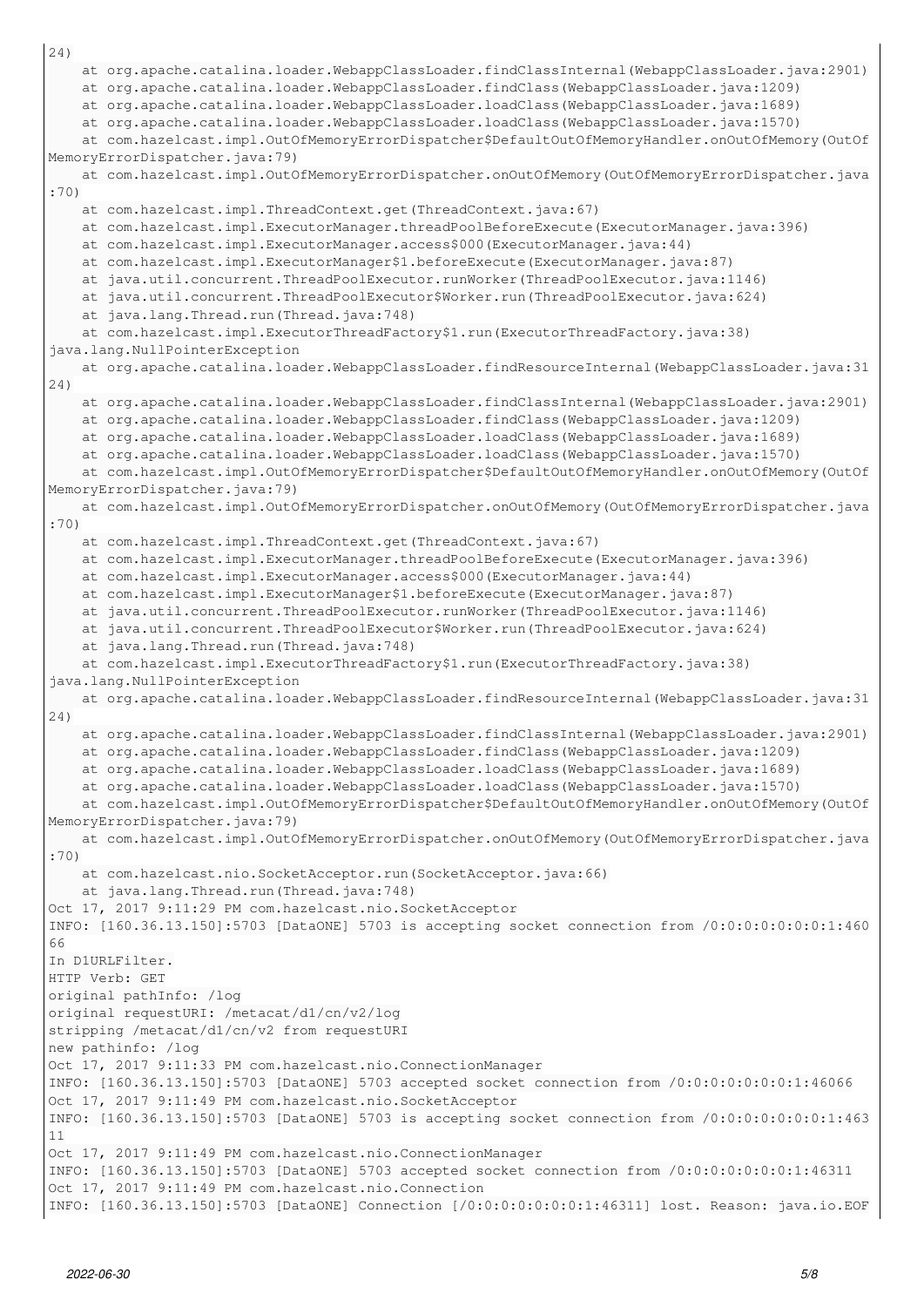Exception[null] 20171017-21:12:10: [WARN]: [160.36.13.150]:5702 [hzProcess] Master node has timed out its heartbea t and will be removed [com.hazelcast.cluster.ClusterManager] Oct 17, 2017 9:12:10 PM com.hazelcast.nio.SocketAcceptor INFO: [160.36.13.150]:5703 [DataONE] 5703 is accepting socket connection from /0:0:0:0:0:0:0:1:464 87 Oct 17, 2017 9:12:10 PM com.hazelcast.nio.ConnectionManager INFO: [160.36.13.150]:5703 [DataONE] 5703 accepted socket connection from /0:0:0:0:0:0:0:1:46487 Oct 17, 2017 9:12:10 PM com.hazelcast.nio.SocketAcceptor INFO: [160.36.13.150]:5703 [DataONE] 5703 is accepting socket connection from /0:0:0:0:0:0:0:1:464 89 Oct 17, 2017 9:12:10 PM com.hazelcast.nio.ConnectionManager INFO: [160.36.13.150]:5703 [DataONE] 5703 accepted socket connection from /0:0:0:0:0:0:0:1:46489 Oct 17, 2017 9:12:13 PM com.hazelcast.nio.SocketAcceptor INFO: [160.36.13.150]:5703 [DataONE] 5703 is accepting socket connection from /0:0:0:0:0:0:0:1:464 88 Oct 17, 2017 9:12:13 PM com.hazelcast.nio.ConnectionManager INFO: [160.36.13.150]:5703 [DataONE] 5703 accepted socket connection from /0:0:0:0:0:0:0:1:46488 20171017-21:12:22: [WARN]: [160.36.13.150]:5702 [hzProcess] ExecutorService is rejecting an execut ion. java.util.concurrent.ScheduledThreadPoolExecutor\$ScheduledFutureTask@732a0f33 [com.hazelcast. impl.ExecutorManager] Oct 17, 2017 9:12:26 PM com.hazelcast.nio.Connection INFO: [160.36.13.150]:5703 [DataONE] Connection [/0:0:0:0:0:0:0:1:46488] lost. Reason: java.io.EOF Exception[null] 20171017-21:12:26: [WARN]: [160.36.13.150]:5702 [hzProcess] ExecutorService is rejecting an execut ion. com.hazelcast.impl.SplitBrainHandler\$1@1af304f [com.hazelcast.impl.ExecutorManager] 20171017-21:12:29: [WARN]: [160.36.13.150]:5702 [hzProcess] This is the master node and received a PartitionRuntimeState from Address[128.111.54.80]:5702. Ignoring incoming state! [com.hazelcast. impl.PartitionManager] 20171017-21:12:29: [WARN]: [160.36.13.150]:5702 [hzProcess] This is the master node and received a PartitionRuntimeState from Address[128.111.54.80]:5702. Ignoring incoming state! [com.hazelcast. impl.PartitionManager] 20171017-21:12:29: [WARN]: [160.36.13.150]:5702 [hzProcess] This is the master node and received a PartitionRuntimeState from Address[128.111.54.80]:5702. Ignoring incoming state! [com.hazelcast. impl.PartitionManager] 20171017-21:12:29: [WARN]: [160.36.13.150]:5702 [hzProcess] This is the master node and received a PartitionRuntimeState from Address[128.111.54.80]:5702. Ignoring incoming state! [com.hazelcast. impl.PartitionManager] 20171017-21:12:29: [WARN]: [160.36.13.150]:5702 [hzProcess] This is the master node and received a PartitionRuntimeState from Address[128.111.54.80]:5702. Ignoring incoming state! [com.hazelcast. impl.PartitionManager] 20171017-21:12:29: [WARN]: [160.36.13.150]:5702 [hzProcess] This is the master node and received a PartitionRuntimeState from Address[128.111.54.80]:5702. Ignoring incoming state! [com.hazelcast. impl.PartitionManager] 20171017-21:12:29: [WARN]: [160.36.13.150]:5702 [hzProcess] This is the master node and received a PartitionRuntimeState from Address[128.111.54.80]:5702. Ignoring incoming state! [com.hazelcast. impl.PartitionManager] Oct 17, 2017 9:12:36 PM com.hazelcast.nio.Connection INFO: [160.36.13.150]:5703 [DataONE] Connection [/0:0:0:0:0:0:0:1:46487] lost. Reason: java.io.EOF Exception[null] In D1URLFilter. HTTP Verb: GET original pathInfo: /log original requestURI: /metacat/d1/cn/v2/log stripping /metacat/d1/cn/v2 from requestURI new pathinfo: /log 20171017-21:13:09: [WARN]: [160.36.13.150]:5702 [hzProcess] hz.hzProcessInstance.IO.thread-2 Closi ng socket to endpoint Address[128.111.54.80]:5702, Cause:java.lang.OutOfMemoryError: Java heap spa ce [com.hazelcast.nio.ReadHandler] java.lang.OutOfMemoryError: Java heap space at java.nio.HeapByteBuffer.<init>(HeapByteBuffer.java:57) at java.nio.ByteBuffer.allocate(ByteBuffer.java:335) at com.hazelcast.nio.DataHolder.<init>(DataHolder.java:28) at com.hazelcast.nio.Packet.read(Packet.java:379) at com.hazelcast.nio.SocketPacketReader\$DefaultPacketReader.readPacket(SocketPacketReader.java :88) at com.hazelcast.nio.SocketPacketReader.read(SocketPacketReader.java:62)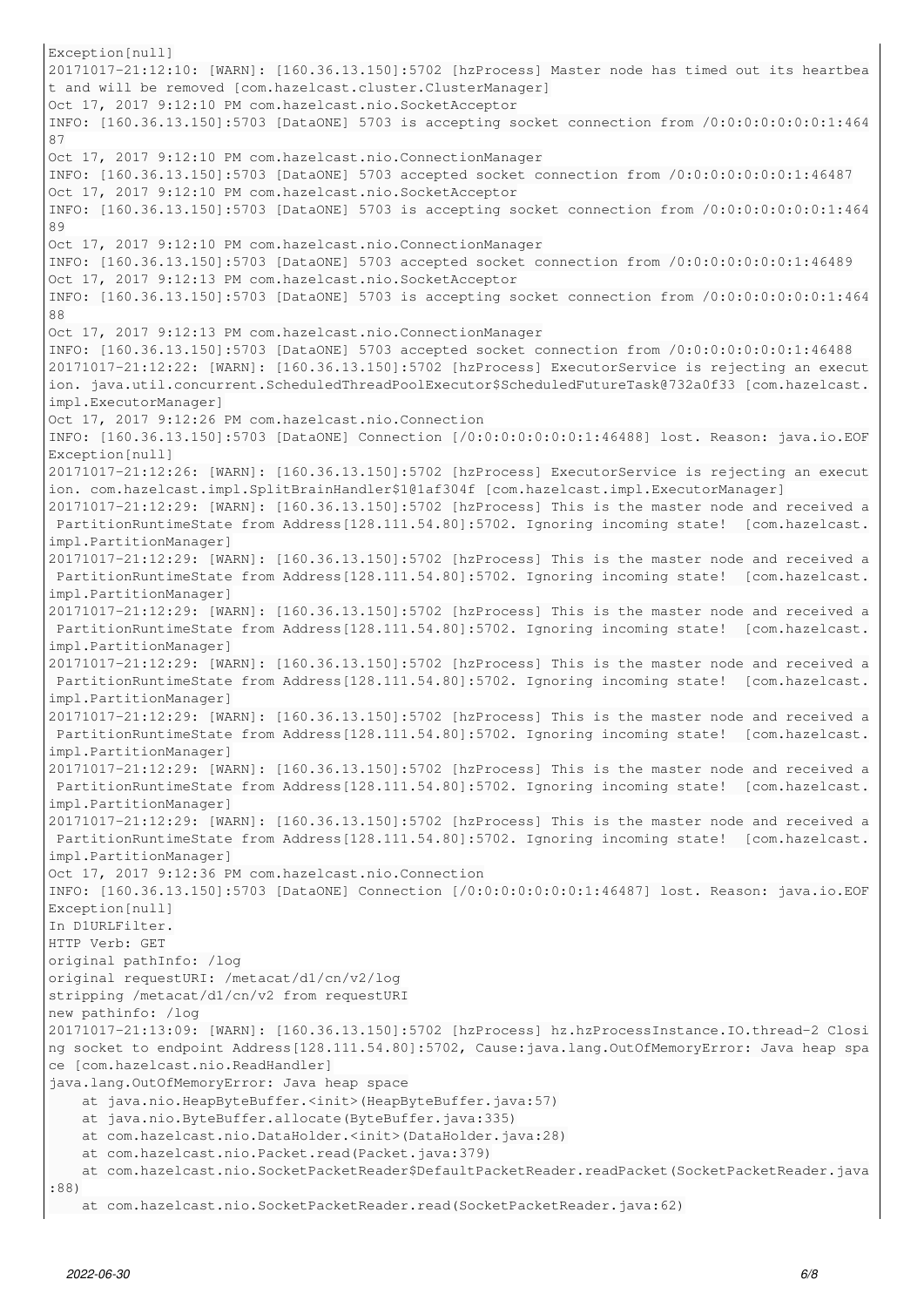```
    at com.hazelcast.nio.ReadHandler.handle(ReadHandler.java:85)
        at com.hazelcast.nio.InOutSelector.run(InOutSelector.java:142)
        at java.lang.Thread.run(Thread.java:748)
20171017-21:13:09: [WARN]: [160.36.13.150]:5702 [hzProcess] hz.hzProcessInstance.IO.thread-1 Closi
ng socket to endpoint Address[64.106.40.6]:5702, Cause:java.lang.OutOfMemoryError: Java heap space
 [com.hazelcast.nio.ReadHandler]
java.lang.OutOfMemoryError: Java heap space
In D1URLFilter.
HTTP Verb: GET
original pathInfo: /log
original requestURI: /metacat/d1/cn/v2/log
stripping /metacat/d1/cn/v2 from requestURI
new pathinfo: /log
In D1URLFilter.
HTTP Verb: GET
In D1URLFilter.
HTTP Verb: GET
original pathInfo: /object
original requestURI: /metacat/d1/cn/v1/object
stripping /metacat/d1/cn/v1 from requestURI
new pathinfo: /object
original pathInfo: /log
original requestURI: /metacat/d1/cn/v2/log
stripping /metacat/d1/cn/v2 from requestURI
new pathinfo: /log
In D1URLFilter.
HTTP Verb: GET
original pathInfo: /log
original requestURI: /metacat/d1/cn/v2/log
stripping /metacat/d1/cn/v2 from requestURI
new pathinfo: /log
In D1URLFilter.
HTTP Verb: GET
original pathInfo: /log
original requestURI: /metacat/d1/cn/v2/log
stripping /metacat/d1/cn/v2 from requestURI
new pathinfo: /log
java.lang.NullPointerException
        at org.apache.catalina.loader.WebappClassLoader.findResourceInternal(WebappClassLoader.java:31
24)
        at org.apache.catalina.loader.WebappClassLoader.findClassInternal(WebappClassLoader.java:2901)
        at org.apache.catalina.loader.WebappClassLoader.findClass(WebappClassLoader.java:1209)
        at org.apache.catalina.loader.WebappClassLoader.loadClass(WebappClassLoader.java:1689)
        at org.apache.catalina.loader.WebappClassLoader.loadClass(WebappClassLoader.java:1570)
        at edu.ucsb.nceas.metacat.replication.ReplicationService.getURLStream(ReplicationService.java:
2341)
        at edu.ucsb.nceas.metacat.replication.ReplicationService.getURLContent(ReplicationService.java
:2299)
        at edu.ucsb.nceas.metacat.replication.ReplicationService.handleForceReplicateDataFileRequest(R
eplicationService.java:936)
        at edu.ucsb.nceas.metacat.replication.ReplicationServlet.handleGetOrPost(ReplicationServlet.ja
va:157)
        at edu.ucsb.nceas.metacat.replication.ReplicationServlet.doGet(ReplicationServlet.java:87)
        at javax.servlet.http.HttpServlet.service(HttpServlet.java:620)
        at javax.servlet.http.HttpServlet.service(HttpServlet.java:727)
        at org.apache.catalina.core.ApplicationFilterChain.internalDoFilter(ApplicationFilterChain.jav
a:303)
        at org.apache.catalina.core.ApplicationFilterChain.doFilter(ApplicationFilterChain.java:208)
        at org.apache.catalina.core.StandardWrapperValve.invoke(StandardWrapperValve.java:220)
        at org.apache.catalina.core.StandardContextValve.invoke(StandardContextValve.java:122)
        at org.apache.catalina.authenticator.AuthenticatorBase.invoke(AuthenticatorBase.java:501)
        at org.apache.catalina.core.StandardHostValve.invoke(StandardHostValve.java:170)
        at org.apache.catalina.valves.ErrorReportValve.invoke(ErrorReportValve.java:98)
        at org.apache.catalina.core.StandardEngineValve.invoke(StandardEngineValve.java:116)
        at org.apache.catalina.connector.CoyoteAdapter.service(CoyoteAdapter.java:408)
        at org.apache.coyote.ajp.AjpProcessor.process(AjpProcessor.java:193)
        at org.apache.coyote.AbstractProtocol$AbstractConnectionHandler.process(AbstractProtocol.java:
```